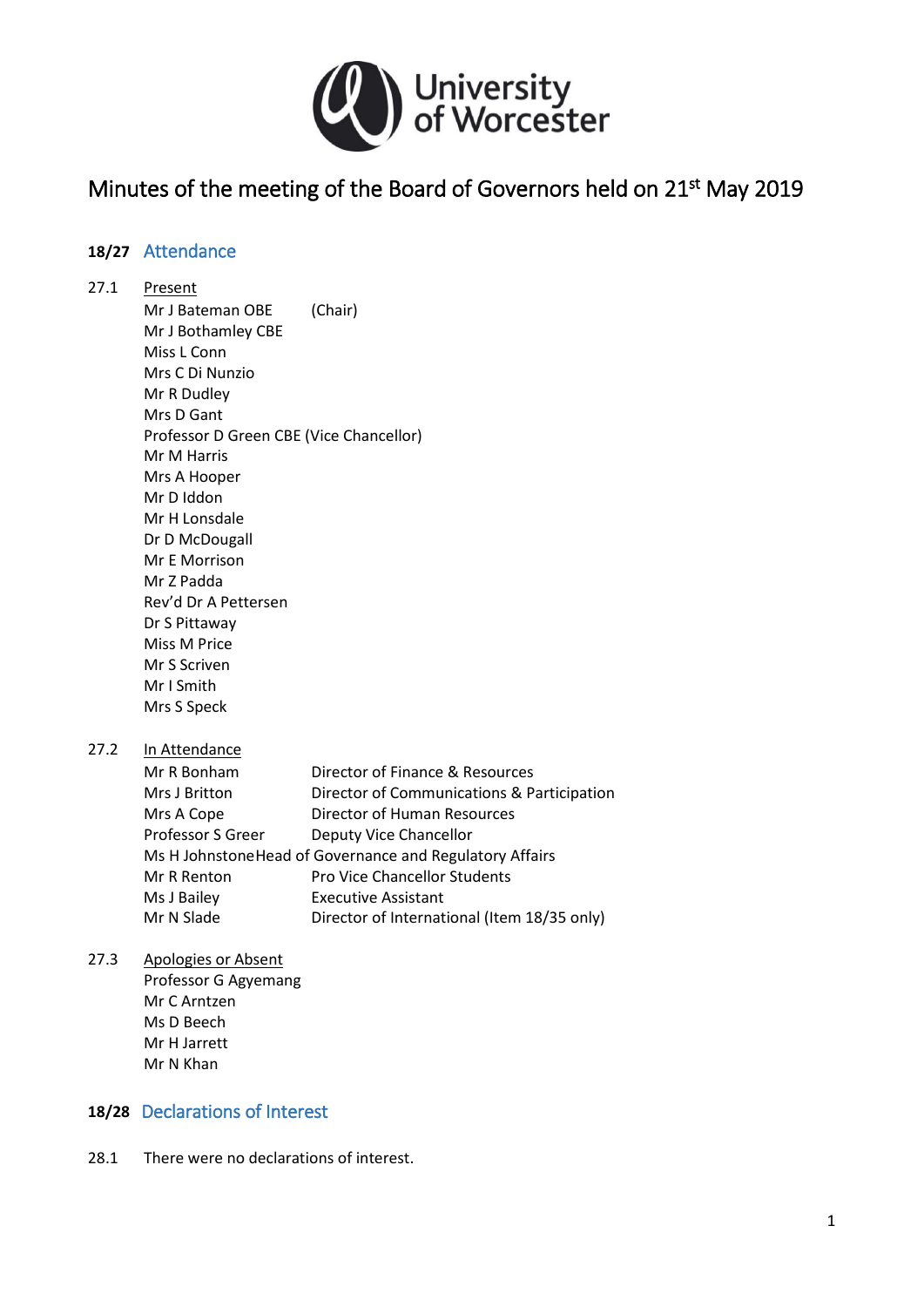#### **18/29** Minutes

- 29.1 The minutes of the meeting held on the  $5<sup>th</sup>$  February 2019 [BG18/39] were confirmed as a correct record with the exception of Mr E Morrison being recorded as present, instead of as having sent apologies.
- 29.2 There were no matters arising not covered elsewhere on the agenda.

# **18/30** Chair's Business

- 30.1 The Board held a minutes silence in respect of Dorma Urwin, the Principal of University College Worcester from 1992 to 2002 who had recently died.
- 30.2 University Autonomy OfS Letter: Financial Sustainability [BG18/40a]

The Board noted the letter from the OfS to the Chair regarding the financial sustainability of the sector. It was noted that the Finance & Development Committee had received a presentation on the University's financial sustainability (Agenda item 8.2) which had addressed some of the points made in the letter.

# 30.3 University Admissions *[NOT FOR PUBLICATION]*

#### 30.4 CUC Pensions Consultation [BG18/40c]

Members of the Board considered and approved the proposed response to the CUC consultation on its pension arrangements position statement.

#### **18/31** Vice Chancellor's Report **[BG18/41]**

The Vice Chancellor presented his written report to the Board and drew members' attention to the following:

#### 31.1. *[NOT FOR PUBLICATION]*

- 31.2 The University has been voted No 1 in the UK for Quality Education and  $26<sup>th</sup>$  worldwide in the inaugural THE University Impact Rankings. The University was also ranked No 1 in the UK for Gender Equality and joint  $4<sup>th</sup>$  worldwide. In addition, the University won an inaugural Guardian University award for Internationalisation and was a shortlisted finalist for its work on widening participation.
- 31.3 Members noted that further work would take place over the summer period to expand the simulation provision in the Sheila Scott building for health courses. Due to the growing number of Paramedicine students work will be undertaken to the playground area at the back of the former school to create an outdoor education space and improved storage for equipment.
- 31.4 The Board received and noted the Vice Chancellor's Report.

#### **18/32** Students' Union Business **[BG18/42]**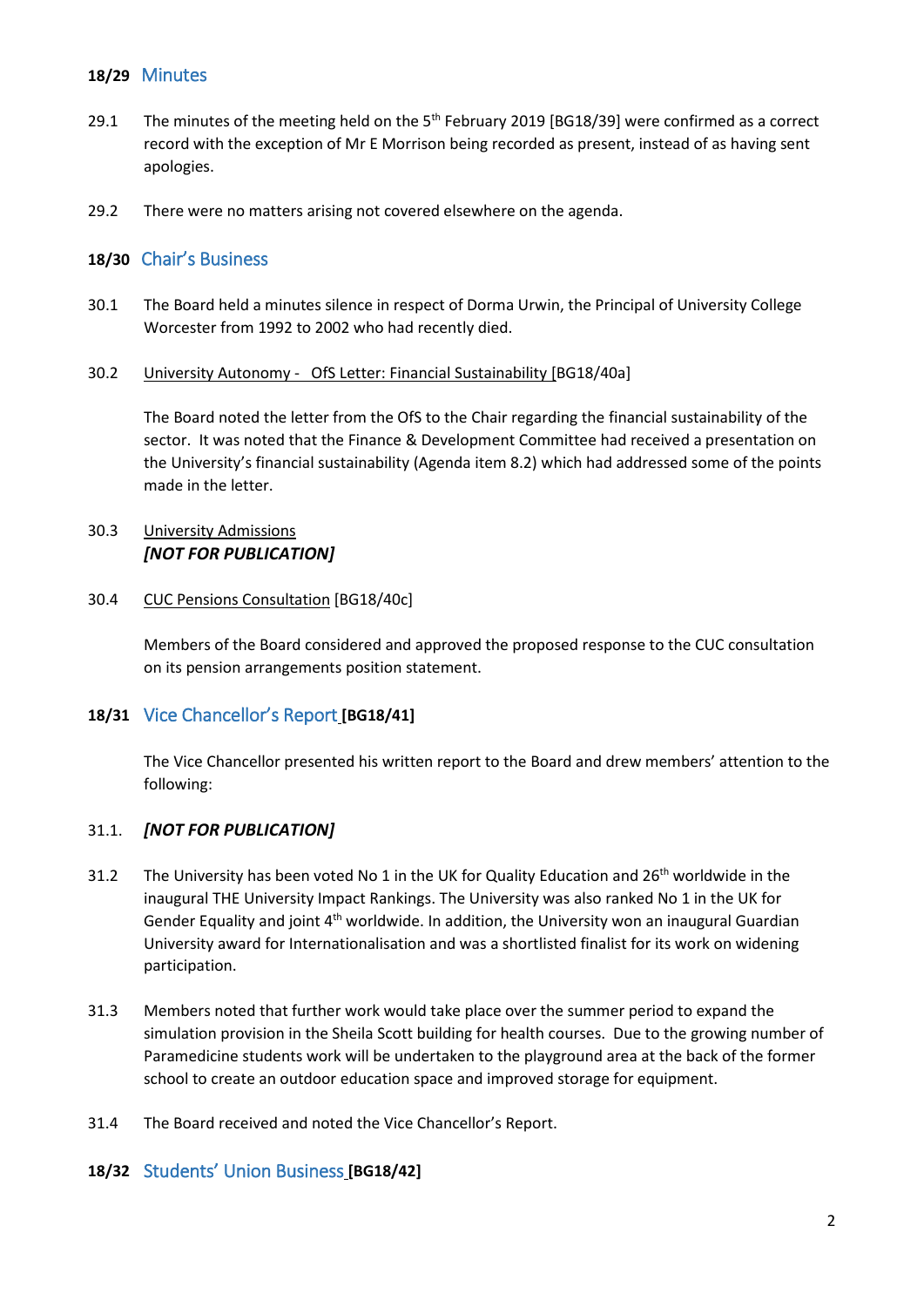- 32.1. The SU Officers attended their last meeting as student governors to present their written report and to introduce the new SU Officers for July 2019 – June 2020. Thanks were expressed from the entire Board to Lucy Conn, SU President, Euan Morrison, VP Education and Harrison Jarret, VP Student Activities. A warm welcome was given to Harry Lonsdale, SU President, Meg Price, VP Education and Mike Harris, VP Student Activities. The Audit Committee commented upon the impressive turnaround of the SU over the previous few years into a successful organisation.
- 32.2 The current President presented the SU report and drew members' attention to the work of the SU Advice Centre. Members noted that the Service is operating at 37% above the previous academic year and that a significant proportion of the work of the Service was supporting students in relation to matters relating to their academic studies.
- 32.3 The Board noted that the SU Leadership Elections had seen a small increase in participation on the previous year's record-breaking turnout, with 1862 students casting a total of 5208 votes for the 11 candidates.
- 32.4 The Board congratulated the Students' Union for raising £25,000 through RAG (Raise and Give) which exceeds the previous year's total.
- 32.5 The Chair of Audit Committee congratulated the SU Officers for their work over the past year and the continued transformation of the Students' Union operations since 2014/15, when the SU received a limited assurance internal audit report on its operations. The recent student surveys show that student satisfaction with the Students' Union has increased by 20% over the last 3 years, which is an excellent endorsement of the good work undertaken.
- 32.6 The Board received the report from the Students' Union.

#### **18/33** Access and Participation Plan (APP) **[BG18/42]**

- 33.1 The Pro Vice Chancellor Students presented a paper setting out the regulatory changes to Access and Participation Plans. It was noted that the OfS, subsequent to a consultation, now required 5 year Access and Participation Plans, as opposed to the previous arrangement of yearly plans.
- 33.2 The new plan, for the period 2020-21 2024-25 would be subject to an annual impact statement. The Access and Participation Plan (APP), due to be submitted by the  $1<sup>st</sup>$  July, would comprise of a word document of no more than 20 pages and excel spreadsheet which detailed the projected outcomes over the time of the plan, key milestones and evaluation measures.
- 33.3 Members noted that there was a clear focus in the guidance on the need to eliminate gaps between the most and least advantaged learners progressing into higher education and their subsequent progress and success. The University can demonstrate a good track record in this area with a range of programmes in place to address gaps in access, student success and progression.
- 33.4 The paper articulated the progress to date against the four-step approach recommended by the OfS to developing the APP. Members noted that the self-assessment had been completed and the outcome of strategic outcomes framed around any material gaps identified would be completed by the end of May. The University's aspiration for the APP is that it works for the University and reflects the new aspirations of the new Strategic Plan.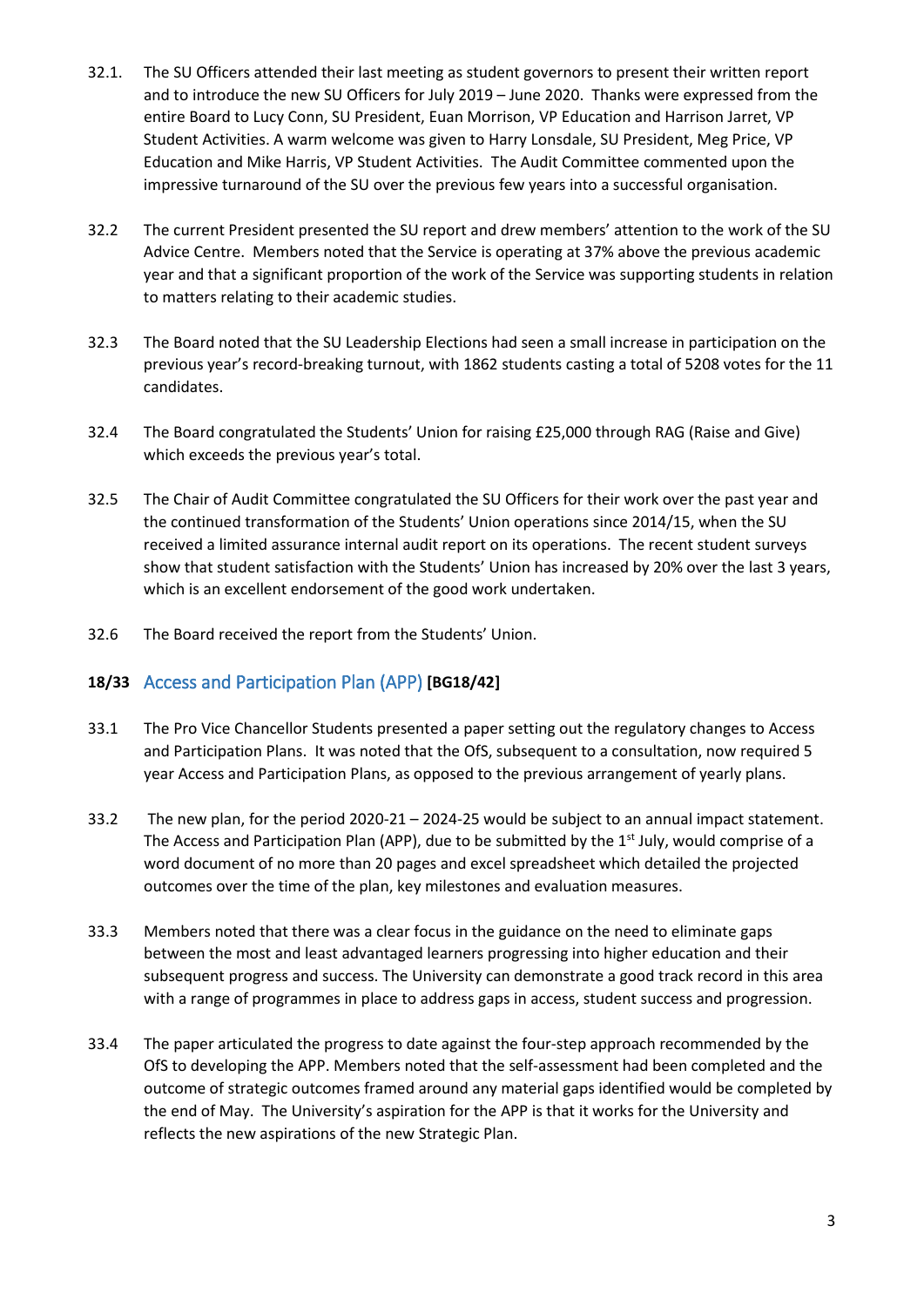- 33.5 Due to the  $1<sup>st</sup>$  July 2019 submission date once the APP had been approved by VCEB it would be circulated to the Board with sufficient time for members to have the opportunity to raise any queries and comments ahead of the submission deadline.
- 33.6 The Board received the report and approved the proposed direction of travel.

# **18/34** Reports form Sub-Committee and Academic Board

#### 34.1. Audit Committee [BG18/44]

- 34.1.1 The Chair of the Committee presented the report of the Committee noting the outcomes of the two recent internal audits which looked at GDPR and Staff Disciplinaries, Grievance and Dismissal Policies and Procedures. Members noted that the implementation of actions arising from the internal audit reports was tracked with an update provided to each meeting of the Committee.
- 34.1.2. The Chair reported to the Board that the internal audit contract with Ernst & Young came to an end at the end of the current academic year. The contract had been retendered and five firms had been interviewed. After a robust process the interview panel had recommended the appointment of KPMG as the new internal auditors, this recommendation had been approved by Audit Committee under its delegated authority from the Board.
- 34.1.3 The Committee received the report.
- 34.2 Finance and Development Committee [BG18/45]
- 34.2.1 The Chair of the Committee presented the report and advised members of the Board that the Committee had received a very helpful presentation from the Vice Chancellor on the University's Financial Strategy in the Current Context. The presentation had been made ahead of the Committee's consideration of the budget for 2019/20, which would take place at its June meeting and had been timely given the recent letter from the OfS regarding Financial Viability and Sustainability.
- 34.2.2 The Board received the report.
- 34.3 HR Committee [BG18/46]
- 34.3.1 The Chair presented the Committee's report, drawing members'attention to the progress that had been made in implementing the new Applicant Tracker System software for prospective staff.
- 34.3.2 It was also noted that, as part of the restructuring of the HR department, a new HR Business Partner model had been rolled out. Under this model the HR Business Partners are allocated specific departments of the University to work with, which allows them to build up a closer working relationship and to understand the area better. There are already indications of the positive impact of this innovation.
- 34.3.3 The Committee transmitted to the Board the Gender Pay Gap Data for 2018 which showed a reduction in the pay gap in the mean and median pay figures. It was noted that in accordance with the regulatory requirements the data had been published on the Government and University websites.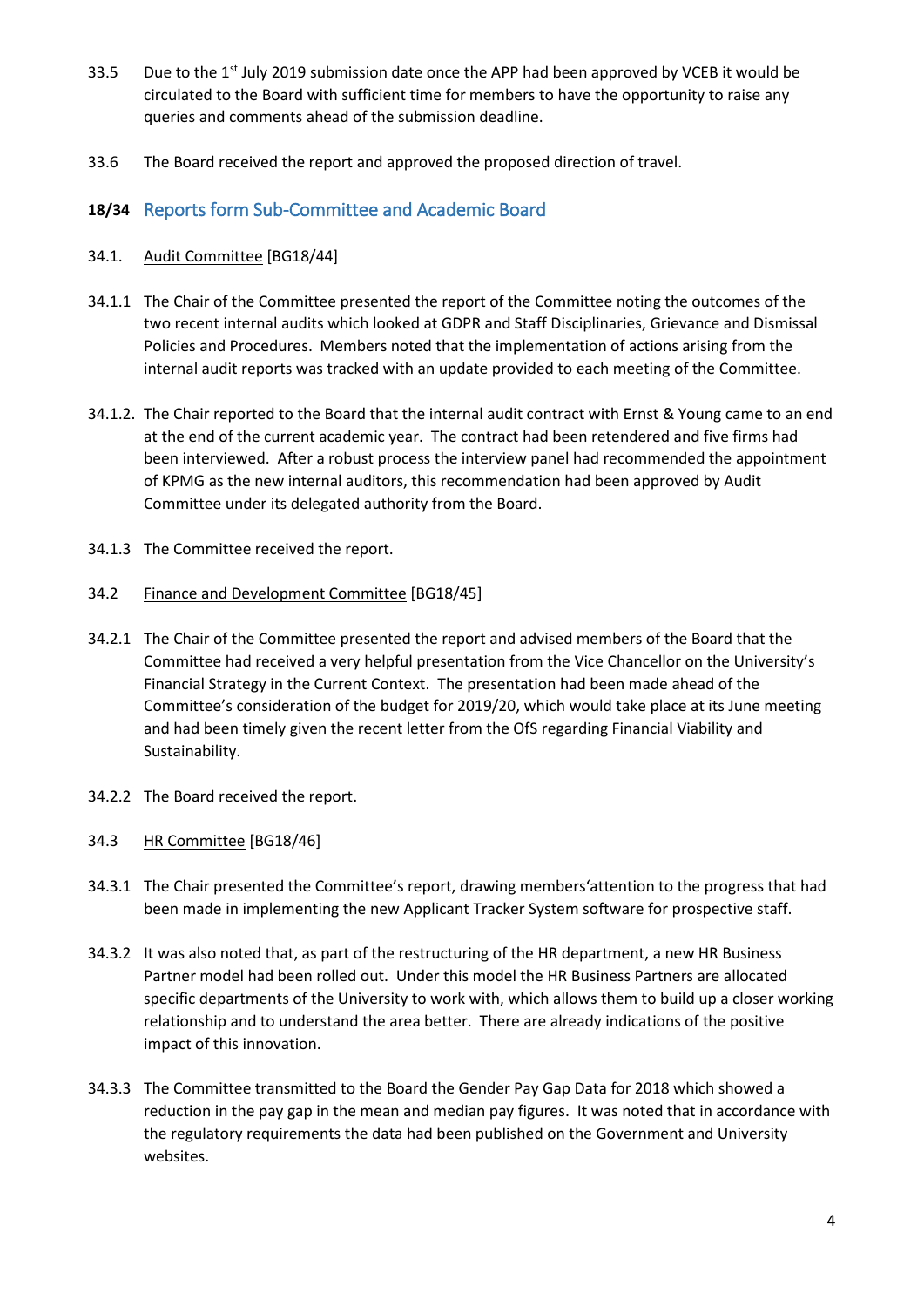#### 34.3.4 The Board received the report.

#### 34.4 Nominations Committee [BG18/47]

- 34.4.1 The Chair presented the report of the Committee noting that there would be one vacancy for an independent governor next year, following Mr Padda's retirement from the Board at the end of the academic year.
- 34.4.2 The Board received the new Independent Governor Recruitment Pack and noted it had been developed to be more inclusive and to encourage applications from under- represented groups. It was noted that the Board would benefit from strengthening its membership by recruiting new members with expertise in finance and healthcare. Members were asked to share the Recruitment Pack with any one they thought might be interested and would add value to the Board.

#### 34.5 Academic Board [BG18/48]

- 34.5.1. The report was presented by Mrs Hooper, the Governor Observer on Academic Board. It was noted that Academic Board had received a presentation and held a discussion on the approach to the new APP requirements.
- 34.5.2 The Board noted in particular the Annual Report on Complaints and Academic Appeals 2017-18, noting the relatively small number of complaints and academic appeals that were received annually.
- 34.5.3 Academic Board had noted the recent Guidance on submissions to REF2021, which will be a significant piece of work for the University over the next period.
- 34.5.4 The Board received the report.

# **18/35** Strategic Discussion – The role of International at the University of Worcester

- 35.1 The Board received a presentations from the Pro Vice Chancellor Students and the Director of International on the International Department's role within the University.
- 35.2 This was followed by group discussion and a question and answer session around the following themes:
	- The importance of maintaining a good balance between the number of international and UK home students in order to provide all students with a good international experience.
	- The operation of the Agent Network which is complex, with a wide range of agents. Those agents that are successful are those that participate in events such as the University's Annual Agents' Conference and who bring groups of students to visit the University. The International Department works closely with agents to ensure they are representing the University appropriately.
	- Short courses are another approach to giving students an international experience but encounter financial barriers, which will increase if the Erasmus Scheme is withdrawn, post Brexit.
	- Members noted that although the inclusive culture of the University, which embraced diversity, was contrary to the culture in some countries this did not appear to have a negative impact on recruitment from those countries and students often welcomed the opportunity to explore different views when in the UK.